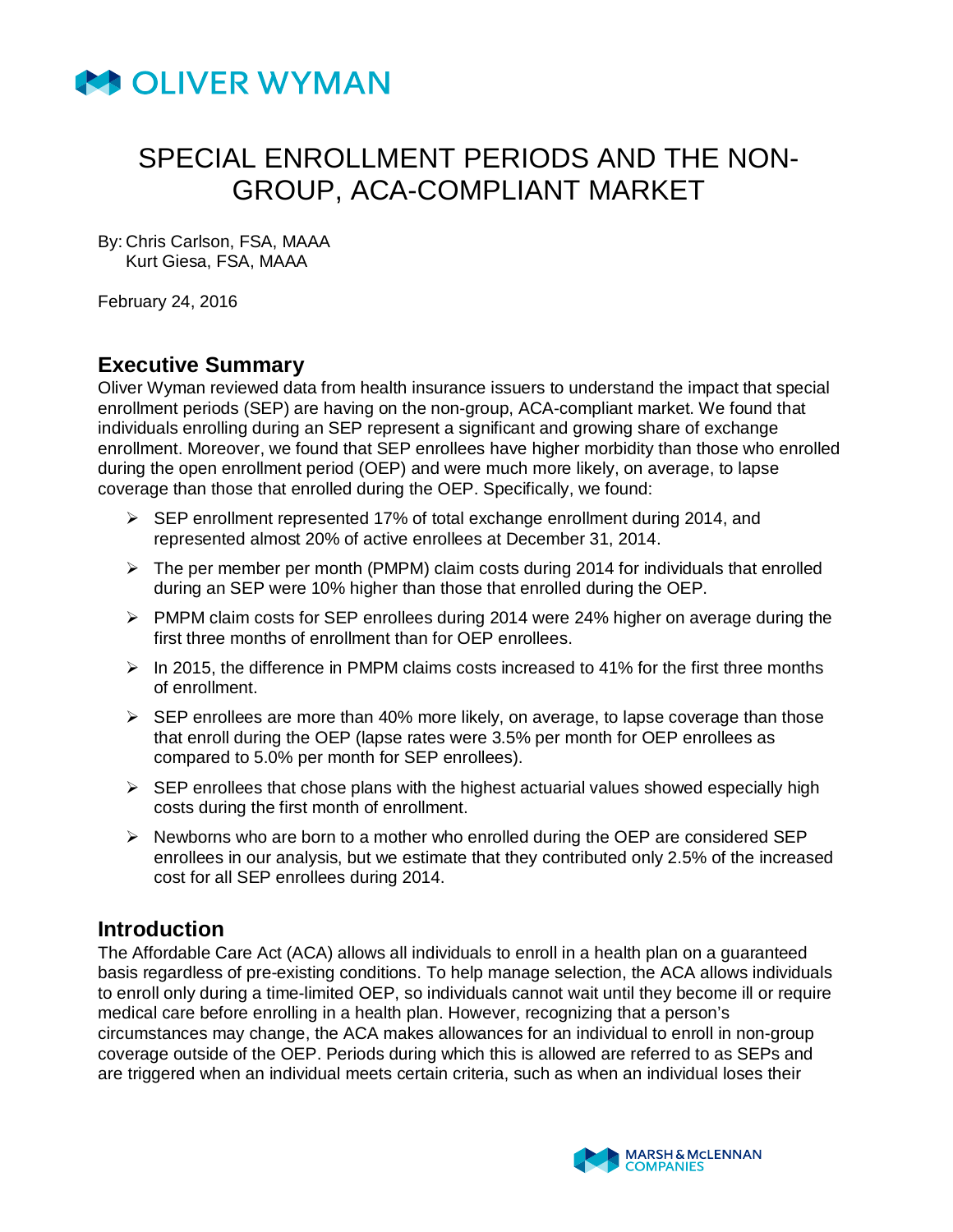employer-sponsored health coverage. Through regulation and guidance, the eligibility categories allowing an individual to qualify for an SEP have expanded to include over 30 different criteria and there is considerable concern among issuers that individuals are using SEPs to delay purchasing health insurance until a need arises. The resulting adverse selection results in individuals enrolling through SEPs costing far more than those enrolling during the OEP. This, in turn, increases the cost to provide health care for all enrollees. Eventually, this higher cost will be passed down to consumers in the form of higher premiums.

We were engaged by America's Health Insurance Plans (AHIP) and the Blue Cross and Blue Shield Association (BCBSA) to collect and analyze data from issuers to quantify the impact of SEPs on the non-group market. This report provides the results of our analysis and compares the cost of individuals enrolling through an SEP to individuals enrolling during the OEP.

#### **Data and Methodology**

AHIP and BCBSA solicited their member plans to provide data to Oliver Wyman to support our work. Thirteen health insurance issuers responded to the data request and the results provided in this report reflect the collective data for these health plans. In total, the data represent 82 million member months, \$27 billion of premium from January 2014 through June 2015, and over \$26 billion in allowed claims (using claims incurred from January 2014 through June 2015 and paid through October 2015). We have \$15 billion of the premium in 2014, which we estimate represents more than 40% of the total premium for the non-group, ACA-compliant market.

The data provided by each issuer is aggregated data (earned premium, members, allowed claims, etc.) for each month and is split by the original effective date of the enrollee. For the purposes of this analysis, we have defined individuals that have an effective date from June through December 2014, and April through June 2015 as having enrolled though an SEP. In the event of a newborn, the data associated with the mother and other family members is identified based on their initial effective date, typically during the OEP. However, the newborn is assigned a new effective date which would be considered an SEP if enrolled during the months described above. We show below the impact that newborns have on the results of our analysis.

For lapse and durational studies, we excluded any lapses that occurred at calendar year-end to avoid counting members who changed plans during open enrollment as having lapsed. The data represent a cross-section of issuers that cover many states. The results we provide represent a weighted average for all of the issuers and are not necessarily representative of any specific issuer or market. Our analysis of claim costs focuses on allowed claims before the application of any cost-sharing.

## **Detailed Results**

Issuers' primary concern is that a portion of individuals who are enrolling through an SEP are doing so because of an immediate or imminent need for health care. Therefore, we compared PMPM claim costs for SEP and OEP enrollees during the first three months of coverage. In total, the average cost PMPM for the SEP enrollees was 24% higher over this period in 2014, and 41% higher in 2015. The chart below shows the average allowed claims PMPM during the first three months of enrollment.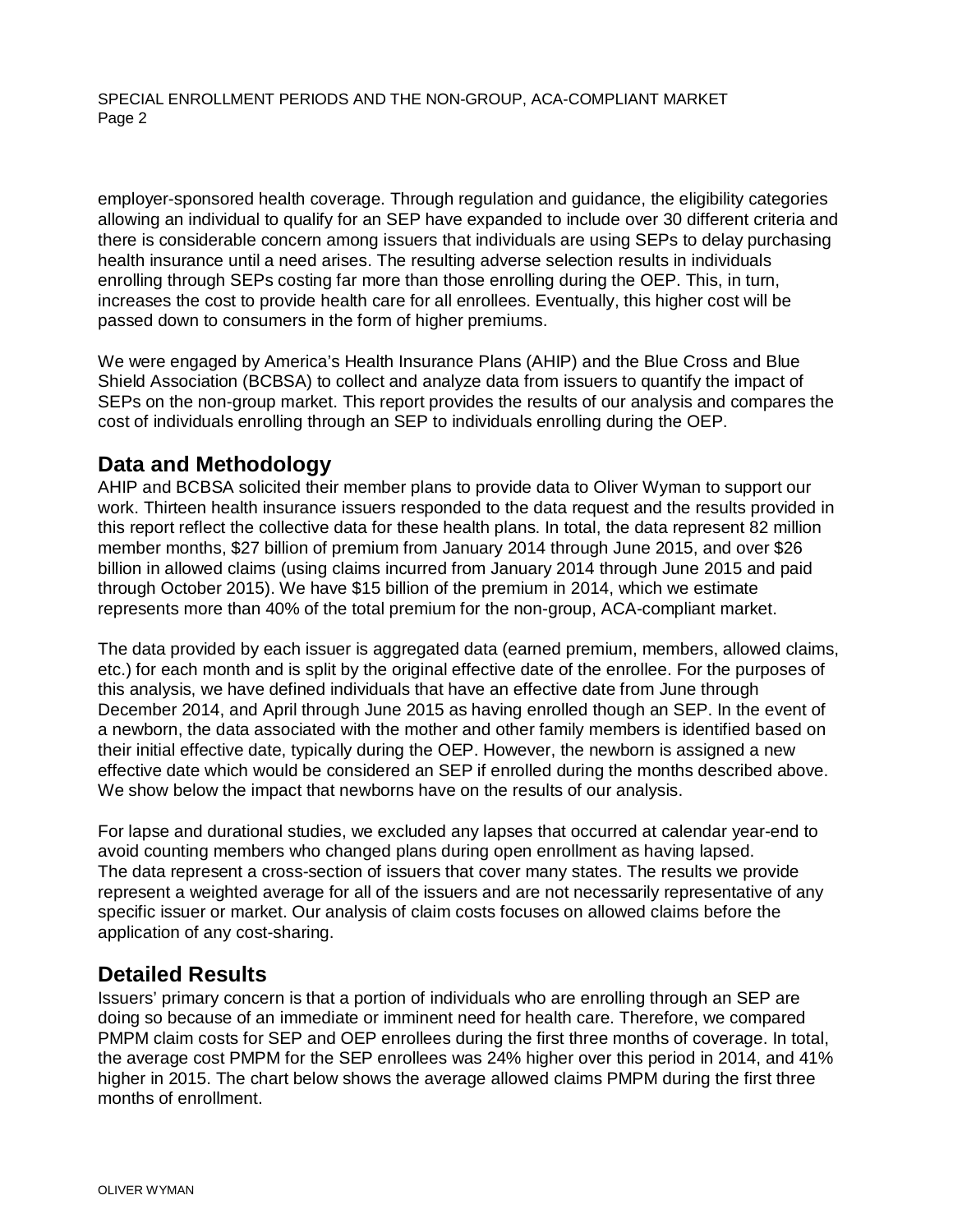

Beyond the first three months of enrollment, the claim costs for those that enrolled through an SEP remained higher than for OEP enrollees. As discussed previously, newborns that are born to mothers who enrolled during the OEP are identified as SEP in our data, even though their family unit previously was covered. While these newborns enrolled because of an SEP, it is more appropriate to include their costs as OEP for this analysis, since their parents were previously enrolled during the OEP. However, data limitations prevent us from using the issuer-provided data to remove the cost of these newborns from our analysis. Therefore, we reviewed a different claims database that accumulated data from a group of nationally representative issuers to assess the impact of the newborns. We found that the allowed claim costs for the newborns that are born to mothers who enrolled during the OEP represented 2.5% of the total allowed claim costs during 2014 for the individuals enrolling through an SEP.

The chart below shows claim costs by duration throughout 2014. Note that the duration only goes to seven months, which is the maximum duration for an individual that enrolled through an SEP in 2014. To understand how the newborn SEP issue affects our analysis, we reallocated 2.5% of the 2014 SEP claim costs to OEP to reflect the newborn costs. Note that in this chart we assumed that all of the newborn costs are incurred during the first month of enrollment.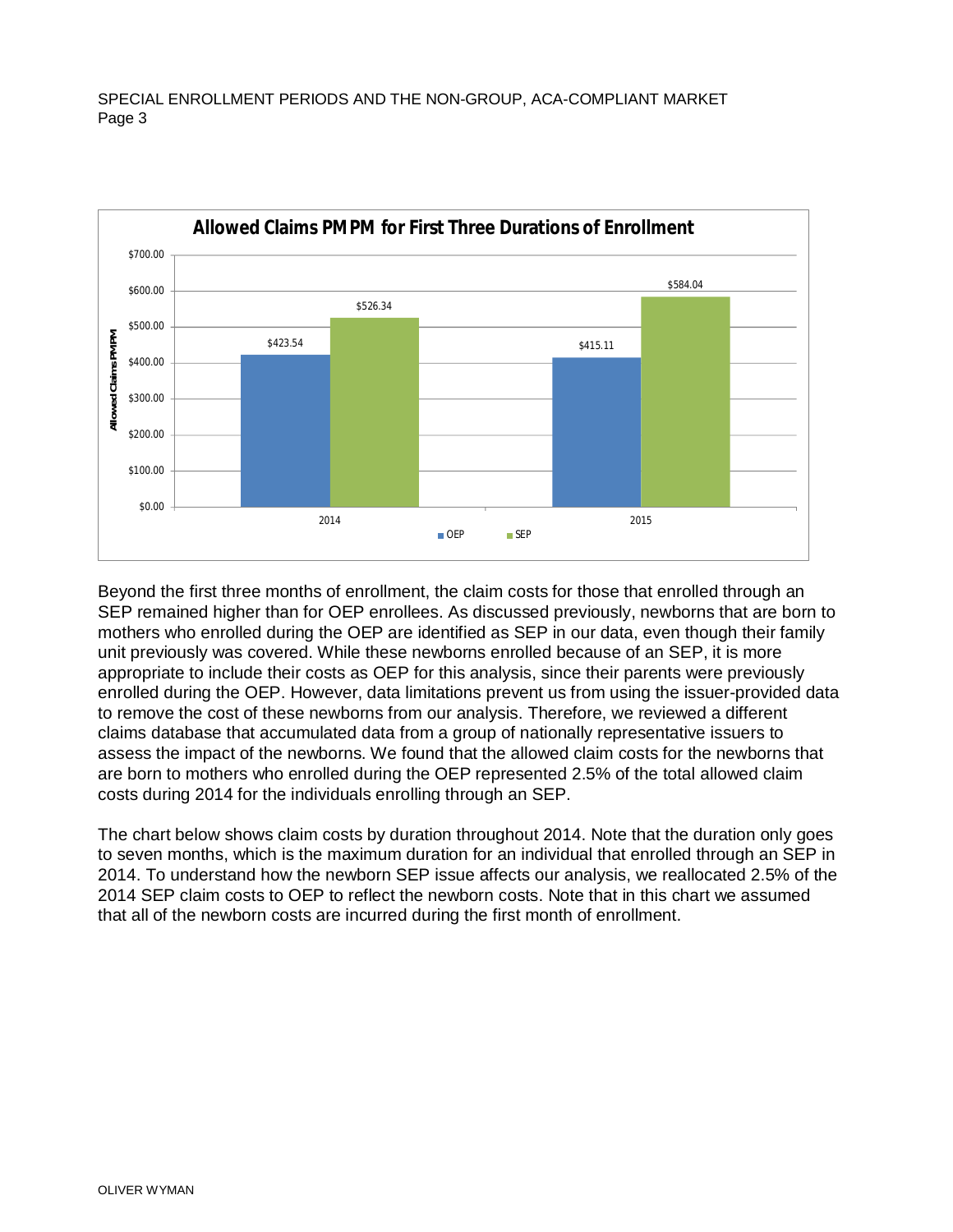

This chart illustrates that even after adjusting for the newborn costs, the data indicate that individuals with other health care needs are enrolling through SEPs and using health care services at higher rates shortly after enrollment.

Individuals enrolling through an SEP have no limitations on the plans that they may choose to enroll in. Therefore, it is likely that enrollees that anticipate a greater need for health care services will enroll in a richer benefit plan. To illustrate this point, we split the SEP data from the prior chart based on the metal level of the health plan that was selected. As shown in the chart below, SEP enrollees choosing the richest benefit plans are also those with the highest costs during the first month of enrollment. Specifically, the claim costs for platinum enrollees in the first month are 56% higher than the average of all other months, but for gold and bronze enrollees, the first month is only 35% and 18% higher, respectively. There is almost no spike for silver plan enrollees.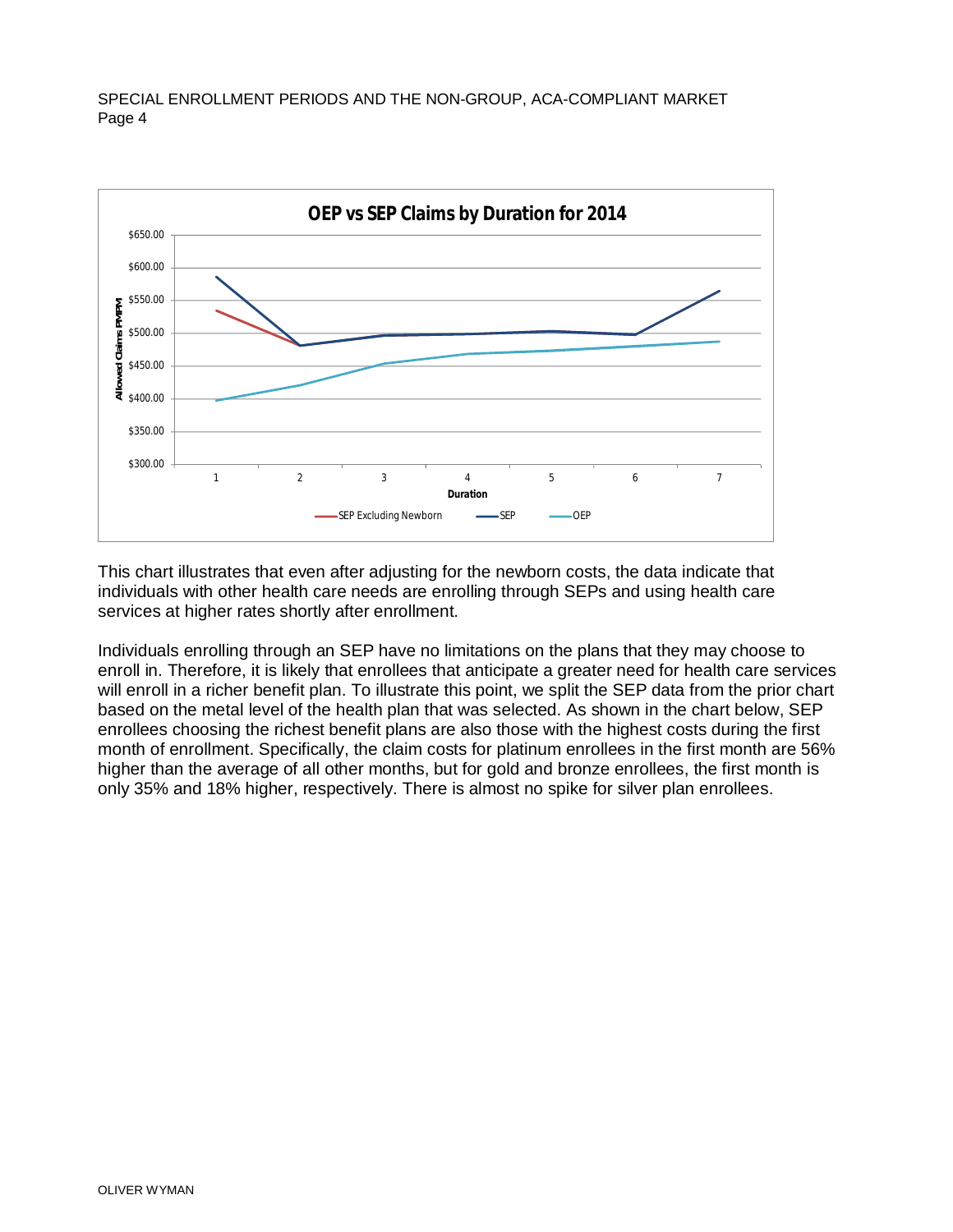

Although we have only three months of data for the SEP enrollees during 2015, the claim costs by metal level follow a similar pattern, as shown below.



SEP enrollment represents a significant and growing portion of the total membership. In the chart below we show the total enrollees during 2014 and 2015 based on whether they enrolled in the OEP or through an SEP. We also show the membership at the end of the period.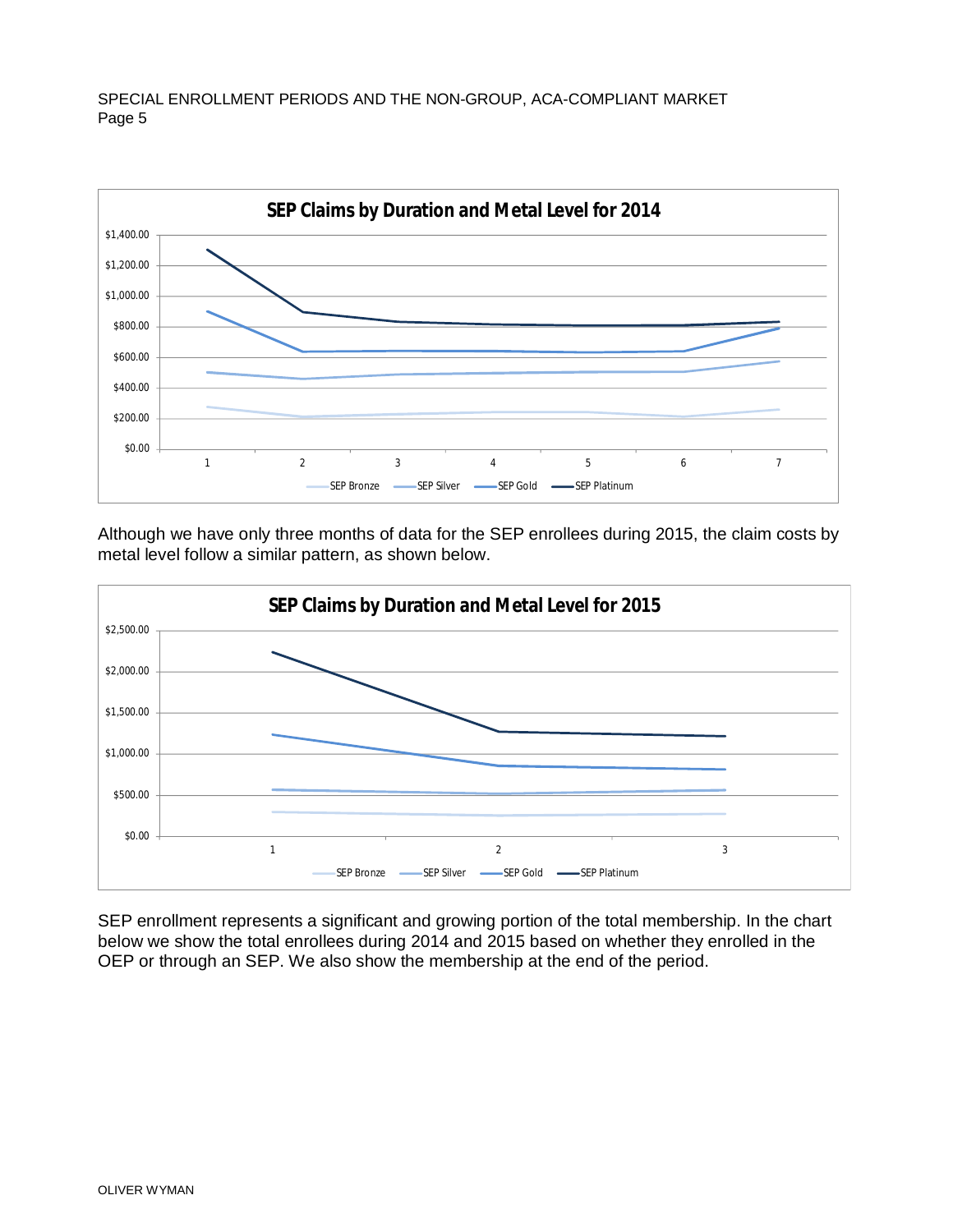

During 2014, 17% of enrollment was through an SEP. With only three months of SEP enrollees during 2015, this amount already exceeded 8% of total enrollment. Furthermore, at the end of 2014, SEP enrollees represented almost 20% of total enrollees. As of June 2015, the SEP enrollees represent 17% but this amount will grow throughout the year.

Finally, in addition to higher claim costs, SEP enrollees lapse at a higher rate than the OEP enrollees. The table below shows the monthly lapse rates during 2014.